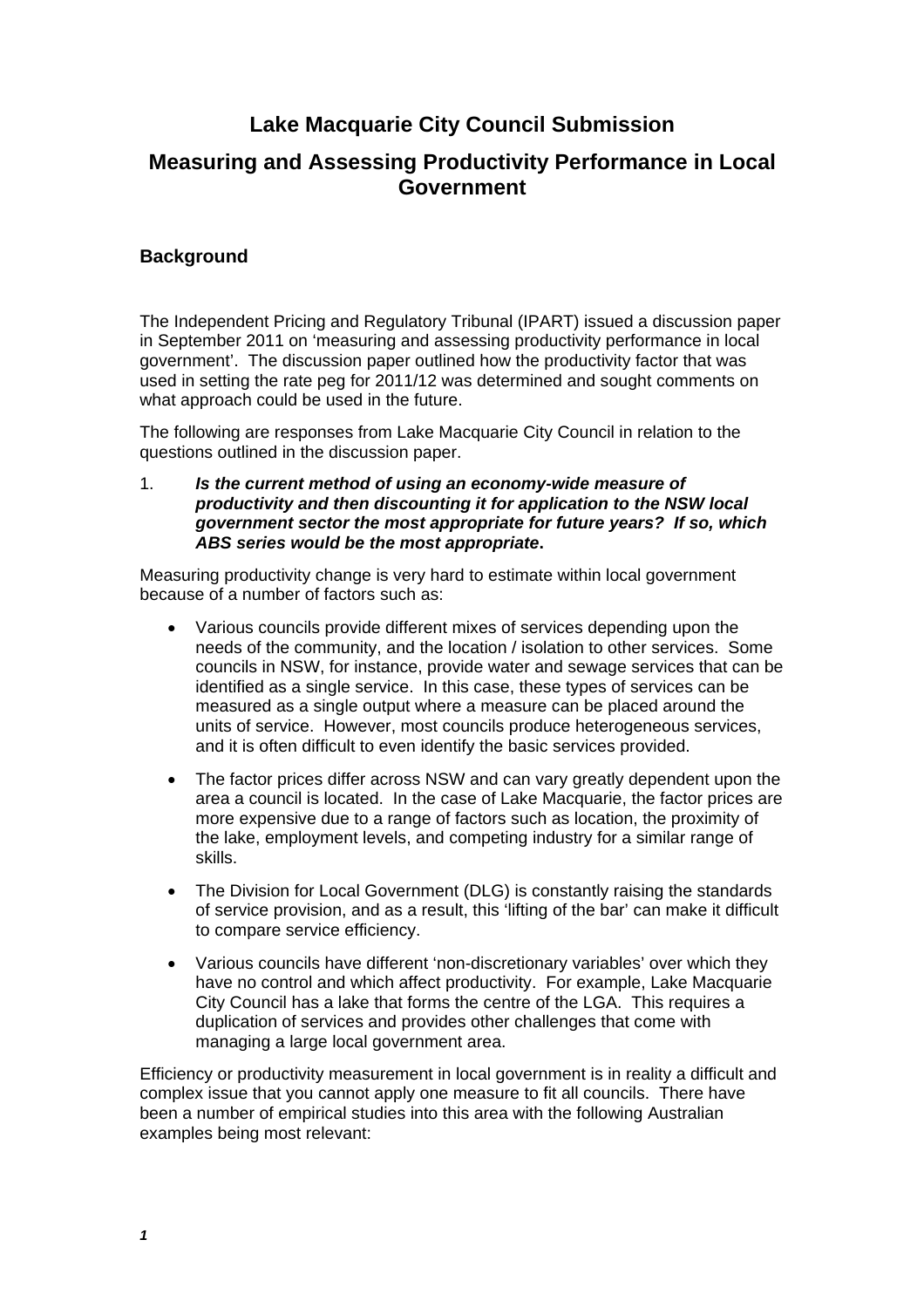Worthington, A. C. and Dollery, B. E. "An Empirical Analysis of Productivity Change in Australian Local Government", *Public Administration Quarterly*, 26(2), 234-269, 2002

Worthington, A. C. and Dollery, B. E. "Measuring Efficiency in Local Government Panning and Regulatory Functions", *Public Productivity and Management Review,* 23(4), 469-485, 2000.

There is also an assumption that, with rate pegging, councils are currently matching expenditure with revenue, which is not the case. The majority of councils are facing significant financial challenges for financial sustainability as they battle large infrastructure backlogs and costs that increase at a rate in excess of the rate peg amount. To impose a productivity measure that reduces a rate increase places more of a financial burden on a council that in reality may or may not drive efficiencies. The focus, perhaps, should be more on the derivation of the local government cost index and looking at factors that have a significant impact on a council such as cost shifting and ageing asset bases.

In summary, we fully support and endorse the notion of productivity improvements and have been incorporating these principles into our budgets and financial plans for many years. Seeking and achieving productivity improvements is part of our culture at Lake Macquarie City Council however the notion of introducing generalised productivity improvement discounts across a range of very different and diverse local government authorities may prove problematic.

#### 2. *If not, what alternative measure would be most appropriate for determining a productivity factor?*

This is a difficult question as within local government you cannot measure what is produced through labour hours or material/labour costs. Councils produce a range of services that have a number of inputs and outputs. Community facilities for example will vary greatly in terms of factors between a metropolitan, regional and rural council. In addition, a significant amount of output from a council is in the area of policy development and advice.

 Any proposed productivity factor would need to take into account base inputs such as labour, roading and civil engineering, building maintenance and construction, and communications. The difficultly will be on how you benchmark or measure cost inputs into governance, libraries and community facilities in general.

#### 3. *Can councils measure some (or all) of their productivity gains in terms of changes in physical units (that is in volumes or quantities) of inputs and changes in prices paid for inputs? If so, in what ways would these be expressed?*

Most productivity gains may be readily measured and others are more difficult. For example, many outputs can be readily measured and monitored by the establishment of meaningful KPI's, however not all outputs lend themselves to effective KPI reporting, e.g. the measurement of KPI's relating to a liveable city and a vibrant lake may be more difficult to measure than the number of times a park is mown in a month.

### 4. *Are productivity improvements able to be captured within council's Long Term Financial Plans?*

Yes. For many years, Lake Macquarie City Council has incorporated productivity gains into its forward budgets and long term financial plans.